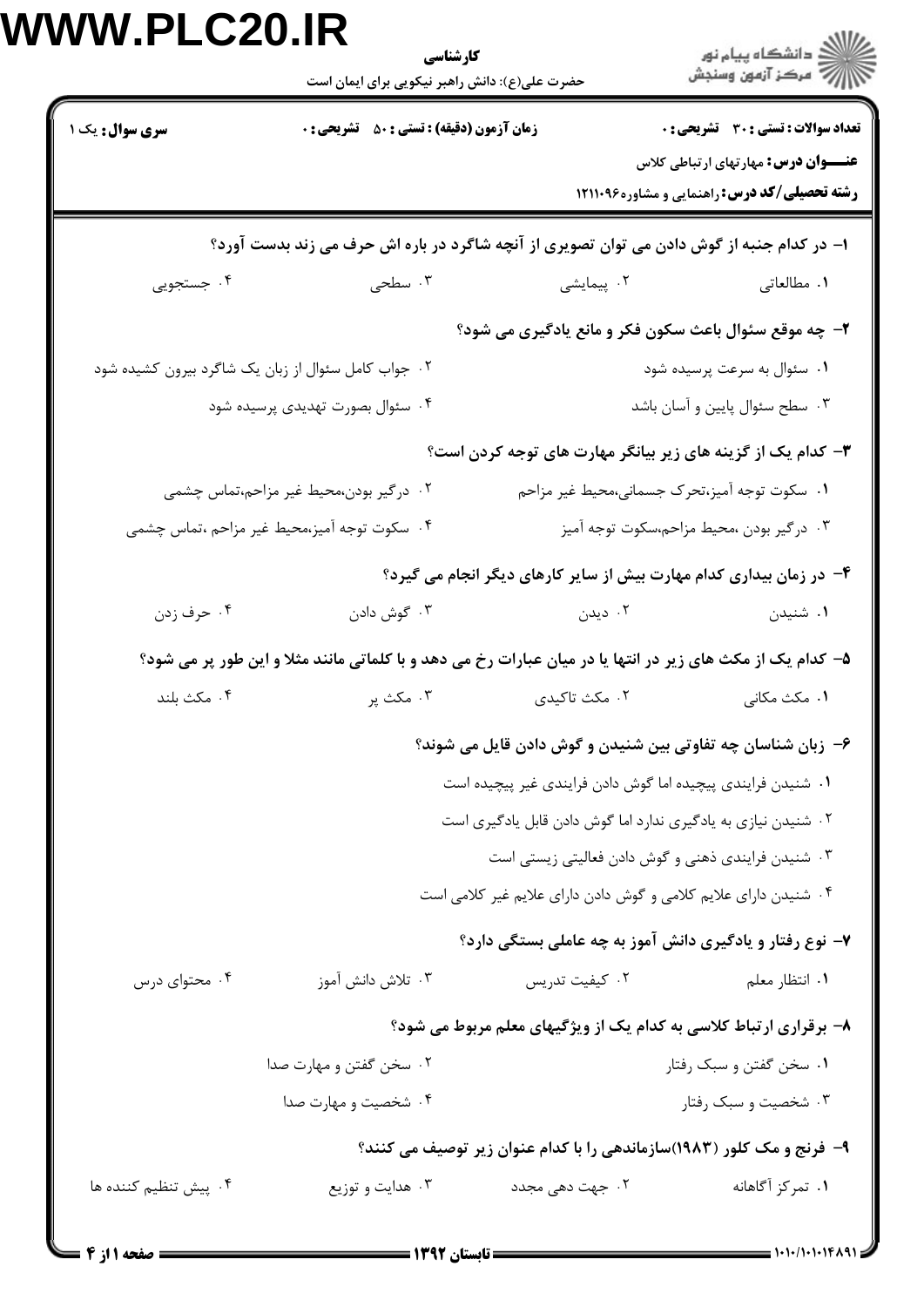| <b>زمان آزمون (دقیقه) : تستی : 50 ٪ تشریحی : 0</b><br><b>سری سوال : ۱ یک</b><br>۰۴ مهارت آموزی<br>۰۳ يادگيري تحقيقي<br>۰۲ وضوح در انتقال اطلاعات<br>۰۴ طراحی رهنمودها<br>۱۲- مجموعه آواها و قواعد ترکیب آنها جزء کدام یک از زیر نظامهای زبانی محسوب می شود؟<br>۰۴ ساخت گفتمانی<br>۰۳ ساخت معنایی<br>۰۲ ساخت نحوی<br>۱۳– کدام مورد باعث می شود که دانش آموزان احساس کنند عقاید و احساساتشان مورد احترام ،تفاهم و قبول است و باعث<br>۰۳ گوش دادن فعال<br>۰۴ همدلی<br>۱۴- در کدام مورد به گوینده فرصت می دهد تا در مورد آنچه مایل است بگوید فکر کند و در نتیجه قادر باشد که خود را بصورت<br>۰۳ تشويق شنونده<br>۰۴ سکوت شنونده<br>۰۲ طرح سئوالات بي ربط<br>۰۴ تسلسل<br>۰۳ سئوالات تحقيقى<br>۰۴ مکث و حرکت | <b>تعداد سوالات : تستی : 30 - تشریحی : 0</b><br>عنـــوان درس: مهارتهای ارتباطی کلاس<br>رشته تحصیلی/کد درس: راهنمایی و مشاوره۱۲۱۱۰۹۶ |                                                                                                                                                                           |  |  |  |  |  |  |
|-------------------------------------------------------------------------------------------------------------------------------------------------------------------------------------------------------------------------------------------------------------------------------------------------------------------------------------------------------------------------------------------------------------------------------------------------------------------------------------------------------------------------------------------------------------------------------------------------------------------------------------------------------------------------------------------------------|-------------------------------------------------------------------------------------------------------------------------------------|---------------------------------------------------------------------------------------------------------------------------------------------------------------------------|--|--|--|--|--|--|
|                                                                                                                                                                                                                                                                                                                                                                                                                                                                                                                                                                                                                                                                                                       |                                                                                                                                     |                                                                                                                                                                           |  |  |  |  |  |  |
|                                                                                                                                                                                                                                                                                                                                                                                                                                                                                                                                                                                                                                                                                                       |                                                                                                                                     | ∙ا− ویژگی کدام یک از دروس زیر ″گفت گوهایی است پیرامون یک مبحث که گاه از آن حد فراتر می رود و به مباحث قبل و بعد<br>مربوط می شود و ساختار جدی و معین یا چهار چوبی ندارد ؒ؟ |  |  |  |  |  |  |
|                                                                                                                                                                                                                                                                                                                                                                                                                                                                                                                                                                                                                                                                                                       | ۰۲ دروس مباحثه ایی<br>۰۱ تحلیل کار                                                                                                  |                                                                                                                                                                           |  |  |  |  |  |  |
|                                                                                                                                                                                                                                                                                                                                                                                                                                                                                                                                                                                                                                                                                                       | 11- کدام مورد زیر از الزامات تدریس خوب محسوب می شود؟<br>٠١ تسلط كامل روى اطلاعات ارائه شده                                          |                                                                                                                                                                           |  |  |  |  |  |  |
|                                                                                                                                                                                                                                                                                                                                                                                                                                                                                                                                                                                                                                                                                                       | ۰۳ ارائه تقويت كننده ها                                                                                                             |                                                                                                                                                                           |  |  |  |  |  |  |
|                                                                                                                                                                                                                                                                                                                                                                                                                                                                                                                                                                                                                                                                                                       |                                                                                                                                     |                                                                                                                                                                           |  |  |  |  |  |  |
|                                                                                                                                                                                                                                                                                                                                                                                                                                                                                                                                                                                                                                                                                                       | ٠١ ساخت آوايي                                                                                                                       |                                                                                                                                                                           |  |  |  |  |  |  |
|                                                                                                                                                                                                                                                                                                                                                                                                                                                                                                                                                                                                                                                                                                       | ایجاد ارتباط بعدی می گردد؟                                                                                                          |                                                                                                                                                                           |  |  |  |  |  |  |
|                                                                                                                                                                                                                                                                                                                                                                                                                                                                                                                                                                                                                                                                                                       | ۰۲ پاسخ های تصدیقی<br>۰۱ در بازکن ها                                                                                                |                                                                                                                                                                           |  |  |  |  |  |  |
|                                                                                                                                                                                                                                                                                                                                                                                                                                                                                                                                                                                                                                                                                                       | عمیق تر بررسی کند؟                                                                                                                  |                                                                                                                                                                           |  |  |  |  |  |  |
|                                                                                                                                                                                                                                                                                                                                                                                                                                                                                                                                                                                                                                                                                                       | ۰۱ اعتماد به شنونده<br>۰۲ همدلی شنونده                                                                                              |                                                                                                                                                                           |  |  |  |  |  |  |
|                                                                                                                                                                                                                                                                                                                                                                                                                                                                                                                                                                                                                                                                                                       | ۱۵– کدام یک از موارد زیر از جمله اشتباهات رایج در پرسشگری محسوب می شود؟                                                             |                                                                                                                                                                           |  |  |  |  |  |  |
|                                                                                                                                                                                                                                                                                                                                                                                                                                                                                                                                                                                                                                                                                                       | ۰۱ هدایت و توزیع                                                                                                                    |                                                                                                                                                                           |  |  |  |  |  |  |
|                                                                                                                                                                                                                                                                                                                                                                                                                                                                                                                                                                                                                                                                                                       | ۰۳ گوش دادن و پاسخ گفتن                                                                                                             |                                                                                                                                                                           |  |  |  |  |  |  |
|                                                                                                                                                                                                                                                                                                                                                                                                                                                                                                                                                                                                                                                                                                       | ۱۶- مهم ترین روش برای رشد فکری شاگردان چیست؟                                                                                        |                                                                                                                                                                           |  |  |  |  |  |  |
|                                                                                                                                                                                                                                                                                                                                                                                                                                                                                                                                                                                                                                                                                                       | ٠٢ واكنش نشان دادن<br>۰۱ توالی سئوالات                                                                                              |                                                                                                                                                                           |  |  |  |  |  |  |
| ۱۷– به اعتقاد جاکوب کونین کدام یک از مشخصات کلاس گردانان اثر بخش نمی تواند باشد؟                                                                                                                                                                                                                                                                                                                                                                                                                                                                                                                                                                                                                      |                                                                                                                                     |                                                                                                                                                                           |  |  |  |  |  |  |
| ۰۲ ملایمت و تداوم درس را حفظ کند                                                                                                                                                                                                                                                                                                                                                                                                                                                                                                                                                                                                                                                                      | ۰۱ دانش آموزان را در فعالیت های چالش انگیز شرکت دهد                                                                                 |                                                                                                                                                                           |  |  |  |  |  |  |
| ۰۴ با موقعیت های همپوشی دار به طور موثر کنار آید                                                                                                                                                                                                                                                                                                                                                                                                                                                                                                                                                                                                                                                      | ۰۳ سبک مدیریتی کلاس آسان گیر باشد                                                                                                   |                                                                                                                                                                           |  |  |  |  |  |  |
|                                                                                                                                                                                                                                                                                                                                                                                                                                                                                                                                                                                                                                                                                                       | 1۸– پر کاربرد ترین تشویق کوتاه کدام است؟                                                                                            |                                                                                                                                                                           |  |  |  |  |  |  |
| ۰۴ هوم هوم کردن<br>۰۳ می فهمم                                                                                                                                                                                                                                                                                                                                                                                                                                                                                                                                                                                                                                                                         | ۰۲ واقعا<br>٠١. ادامه بده                                                                                                           |                                                                                                                                                                           |  |  |  |  |  |  |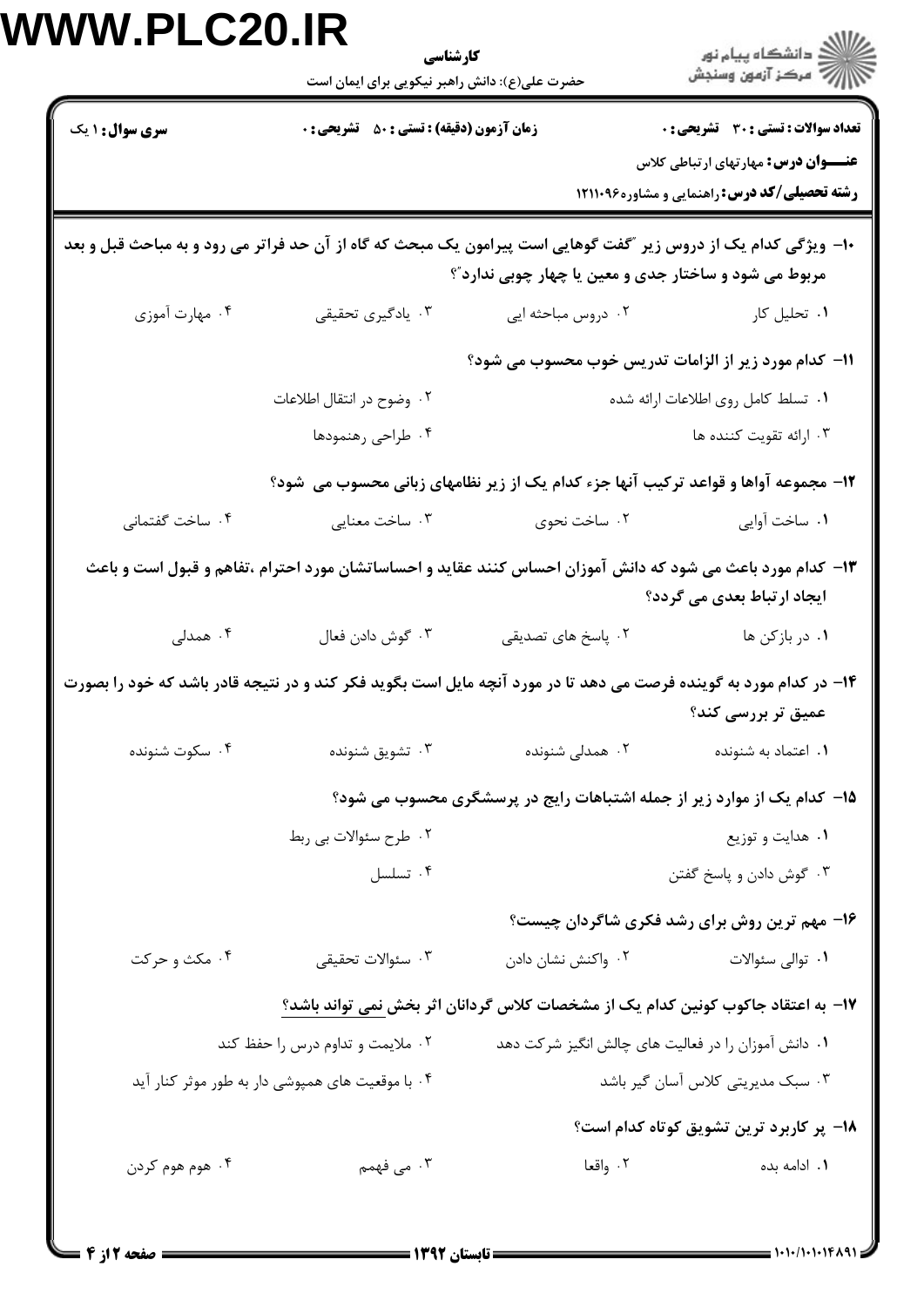| <b>سری سوال : ۱ یک</b><br>۲. تایید حرف های گفته شده<br>۰۴ توجه به طرف مقابل<br>۰۳ گونه های اجتماعی<br>۰۴ گونه های شخصی<br>۰۴ ارتباط معلم محور<br>۰۴ شمرده و در خور درک فراگیران بودن<br><b>۳۴</b> – کدام یک از گزینه های زیر از موارد رعایت شده از سوی معلم جهت رشد بهداشت روانی <u>نمی</u> تواند باشد؟ | <b>زمان آزمون (دقیقه) : تستی : 50 ٪ تشریحی : 0</b>       |                                                                           | <b>تعداد سوالات : تستی : 30 - تشریحی : 0</b><br>عنـــوان درس: مهارتهای ارتباطی کلاس<br><b>رشته تحصیلی/کد درس: راهنمایی و مشاوره۱۲۱۱۰۹۶</b><br>۱۹– کدام مورد جزء اقدامات انجام شده توسط شنونده خوب در طول وقفه های ایجاد شده در تعامل نیست؟ |  |  |
|---------------------------------------------------------------------------------------------------------------------------------------------------------------------------------------------------------------------------------------------------------------------------------------------------------|----------------------------------------------------------|---------------------------------------------------------------------------|--------------------------------------------------------------------------------------------------------------------------------------------------------------------------------------------------------------------------------------------|--|--|
|                                                                                                                                                                                                                                                                                                         |                                                          |                                                                           |                                                                                                                                                                                                                                            |  |  |
|                                                                                                                                                                                                                                                                                                         |                                                          |                                                                           |                                                                                                                                                                                                                                            |  |  |
|                                                                                                                                                                                                                                                                                                         |                                                          |                                                                           | ٠١ مشاهده طرف مقابل                                                                                                                                                                                                                        |  |  |
|                                                                                                                                                                                                                                                                                                         |                                                          |                                                                           | ۰۳ تفکر در مورد گفته های طرف مقابل                                                                                                                                                                                                         |  |  |
|                                                                                                                                                                                                                                                                                                         |                                                          |                                                                           | ۲۰- به کدام یک از گونه های زبان لهجه گفته می شود؟                                                                                                                                                                                          |  |  |
|                                                                                                                                                                                                                                                                                                         |                                                          | ۰۲ گونه های زمانی                                                         | ۰۱ گونه های جغرافیایی                                                                                                                                                                                                                      |  |  |
|                                                                                                                                                                                                                                                                                                         |                                                          |                                                                           | <b>٢١- بهترين روش ارتباط كلامي كدام است</b> ؟                                                                                                                                                                                              |  |  |
|                                                                                                                                                                                                                                                                                                         | ۰۳ ارتباط دو جانبه                                       | ٠٢ ارتباط يک جانبه                                                        | ٠١. ارتباط چند جانبه                                                                                                                                                                                                                       |  |  |
|                                                                                                                                                                                                                                                                                                         |                                                          |                                                                           | <b>۲۲- کدام گزینه از ویژگی های لازم برای صدای معلم نیست</b> ؟                                                                                                                                                                              |  |  |
|                                                                                                                                                                                                                                                                                                         | ۰۲ ادای کلمات و جملات به فارسی سلیس                      |                                                                           | ۰۱ رسا بودن صدای معلم                                                                                                                                                                                                                      |  |  |
|                                                                                                                                                                                                                                                                                                         |                                                          |                                                                           | ۰۳ استفاده از کلمات محاوره ایی در سخنانش                                                                                                                                                                                                   |  |  |
|                                                                                                                                                                                                                                                                                                         |                                                          |                                                                           | ۲۳- منظور از اختلال روان تنی یا سایکو سومتیک که باعث گوشه گیری دانش آموزان می شود چیست؟                                                                                                                                                    |  |  |
|                                                                                                                                                                                                                                                                                                         |                                                          | ۰۱ نوعی بیماری روحی روانی ناشی از مشکلات خانوادگی است                     |                                                                                                                                                                                                                                            |  |  |
|                                                                                                                                                                                                                                                                                                         |                                                          |                                                                           | ۰۲ یک نوع بیماری عقب ماندگی ذهنی است                                                                                                                                                                                                       |  |  |
|                                                                                                                                                                                                                                                                                                         |                                                          | ۰۳ نوعی مشکل تنفسی ارثی است که منجر به نرسیدن اکسیژن به ششها و مغز می شود |                                                                                                                                                                                                                                            |  |  |
|                                                                                                                                                                                                                                                                                                         |                                                          | ۰۴ به بیماری مانند شکستگی پا که موجب عقب ماندگی درسی می شود گفته می شود   |                                                                                                                                                                                                                                            |  |  |
|                                                                                                                                                                                                                                                                                                         |                                                          |                                                                           |                                                                                                                                                                                                                                            |  |  |
|                                                                                                                                                                                                                                                                                                         | ٠١ همكاري با والدين و أكاه ساختن أنها از وضعيت دانش أموز |                                                                           |                                                                                                                                                                                                                                            |  |  |
|                                                                                                                                                                                                                                                                                                         |                                                          |                                                                           | ٢. پرهيز از هر گونه تبعيض بين دانش آموزان                                                                                                                                                                                                  |  |  |
|                                                                                                                                                                                                                                                                                                         |                                                          |                                                                           | ۰۳ بشاش بودن در کلاس                                                                                                                                                                                                                       |  |  |
|                                                                                                                                                                                                                                                                                                         |                                                          |                                                                           | ۰۴ داشتن جدیت کافی در کلاس                                                                                                                                                                                                                 |  |  |
|                                                                                                                                                                                                                                                                                                         |                                                          |                                                                           | ۲۵- "مجموعه تکواژه های زبان و قواعد ترکیب آنها برای ساخت واژه ها "اشاره به کدام ساخت نظام زبانی دارد؟                                                                                                                                      |  |  |
| ۰۴ ساخت صرفی                                                                                                                                                                                                                                                                                            | ۰۳ ساخت آوایی                                            | ۰۲ ساخت معنایی                                                            | ٠١. ساخت نحوي                                                                                                                                                                                                                              |  |  |
|                                                                                                                                                                                                                                                                                                         |                                                          |                                                                           | ۲۶- کدام یک از موارد زیر از ویژگی های تنبیه محسوب می شود؟                                                                                                                                                                                  |  |  |
| ۰۲ بلافاصله پس از انجام کار خلاف صورت گیرد                                                                                                                                                                                                                                                              |                                                          |                                                                           | ۰۱ در حضور دیگران باشد                                                                                                                                                                                                                     |  |  |
| ۰۴ به صورت بدن <sub>ی</sub> باشد                                                                                                                                                                                                                                                                        |                                                          |                                                                           | ۰۳ بدون توجه به سن دانش آموزان ارائه شود                                                                                                                                                                                                   |  |  |